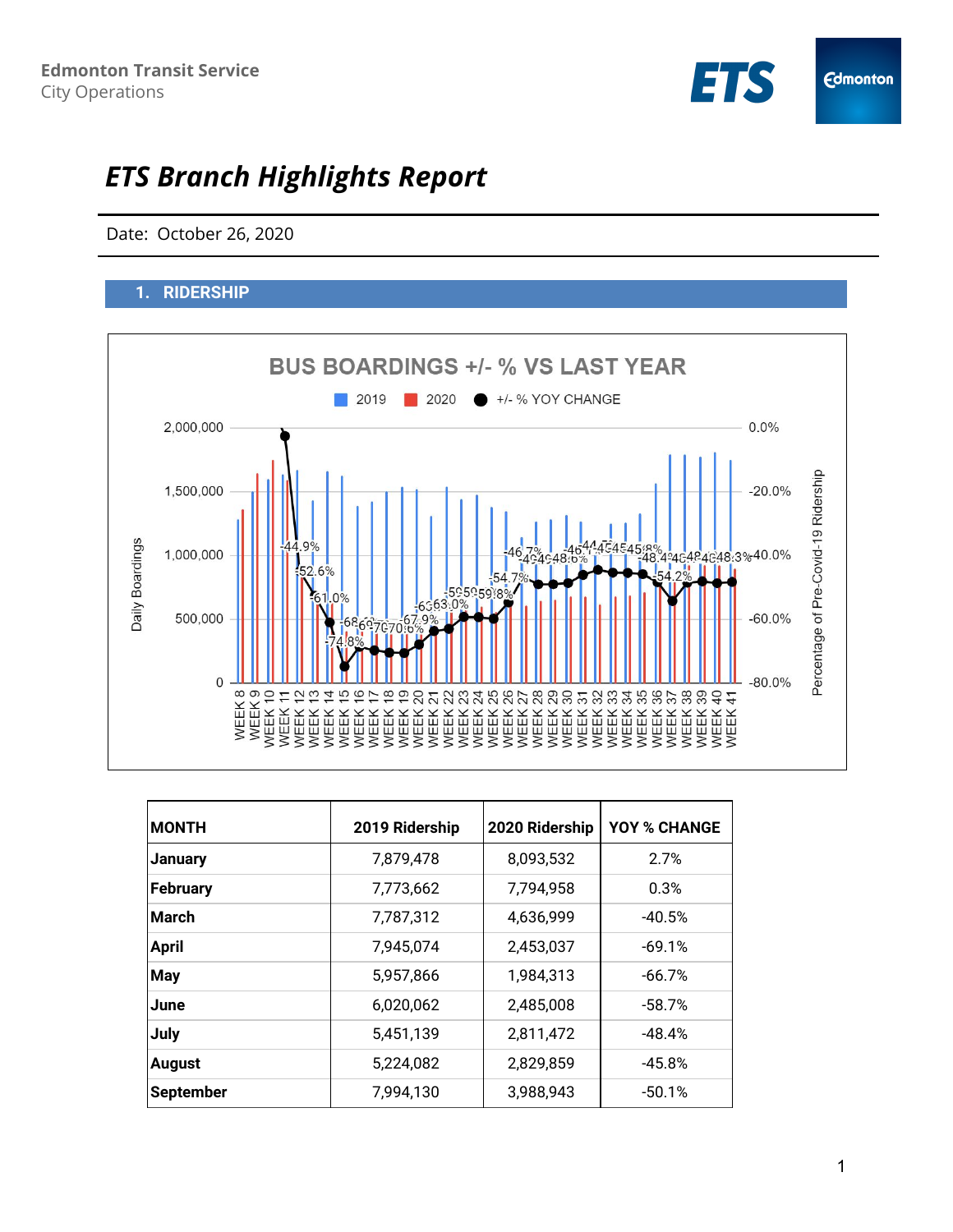ETS ridership continues to be monitored and measured using boardings information. September saw an increase of approximately one million trips from August but the increase was short of the nearly three million trip increase that was seen in 2019. As a result, the year over year ridership for September figures have dropped to 50% of 2019.

# **2. ETS UPDATES**

#### **DATS Program Service Enhancement Report and Action Plan Update**

DATS is in the process of implementing a three-year action plan to improve the DATS user experience that was initially presented to City Council in June 2019. **DATS [Program](https://pub-edmonton.escribemeetings.com/filestream.ashx?DocumentId=64931) Service [Enhancements](https://pub-edmonton.escribemeetings.com/filestream.ashx?DocumentId=64931) - Update and Next Steps [report](https://pub-edmonton.escribemeetings.com/filestream.ashx?DocumentId=64931)** outlines the status of customer improvement actions which include:

- 1. Implement a more flexible and cost effective service model
- 2. Address Operator workforce shortages due to excess retirements and unplanned staff absences
- 3. Explore partnerships with alternative transportation providers
- 4. Pursue technological enhancements in trip scheduling and real-time customer information
- 5. Leverage the fully accessible conventional transit fleet
- 6. Enhanced training for contracted operators
- 7. Provide clients with an option to book either a pick-up or drop-off window
- 8. Provide more flexibility to address individual client needs
- 9. Improve the paratransit trip experience

Despite the impacts of Covid-19 on DATS, the action plan is ahead of schedule and DATS has added two additional tasks to the list: a review and rebuild of the online booking tool and an overhaul of the trip cancellation policies and enforcement program. ETS is focused on completing this action plan to improve the experience of DATS customers. Improving the DATS customer experience is essential to our transit network and a key component of a healthy and resilient city.

#### **Transit's Planning for Wave Two of the Pandemic**

ETS has been participating in city-wide efforts to develop operational plans to respond to a second wave of COVID-19. ETS has identified several key operational tactics, including:

## *Health and Safety*

- Maintaining enhanced cleaning and disinfecting protocols
	- Buses go through the process upon every return to the transit garage throughout the day; LRVs go through the process daily
	- Transit centres and LRT stations also go through the process daily
- Marketing campaign and communications to promote provincial public transit relaunch guidelines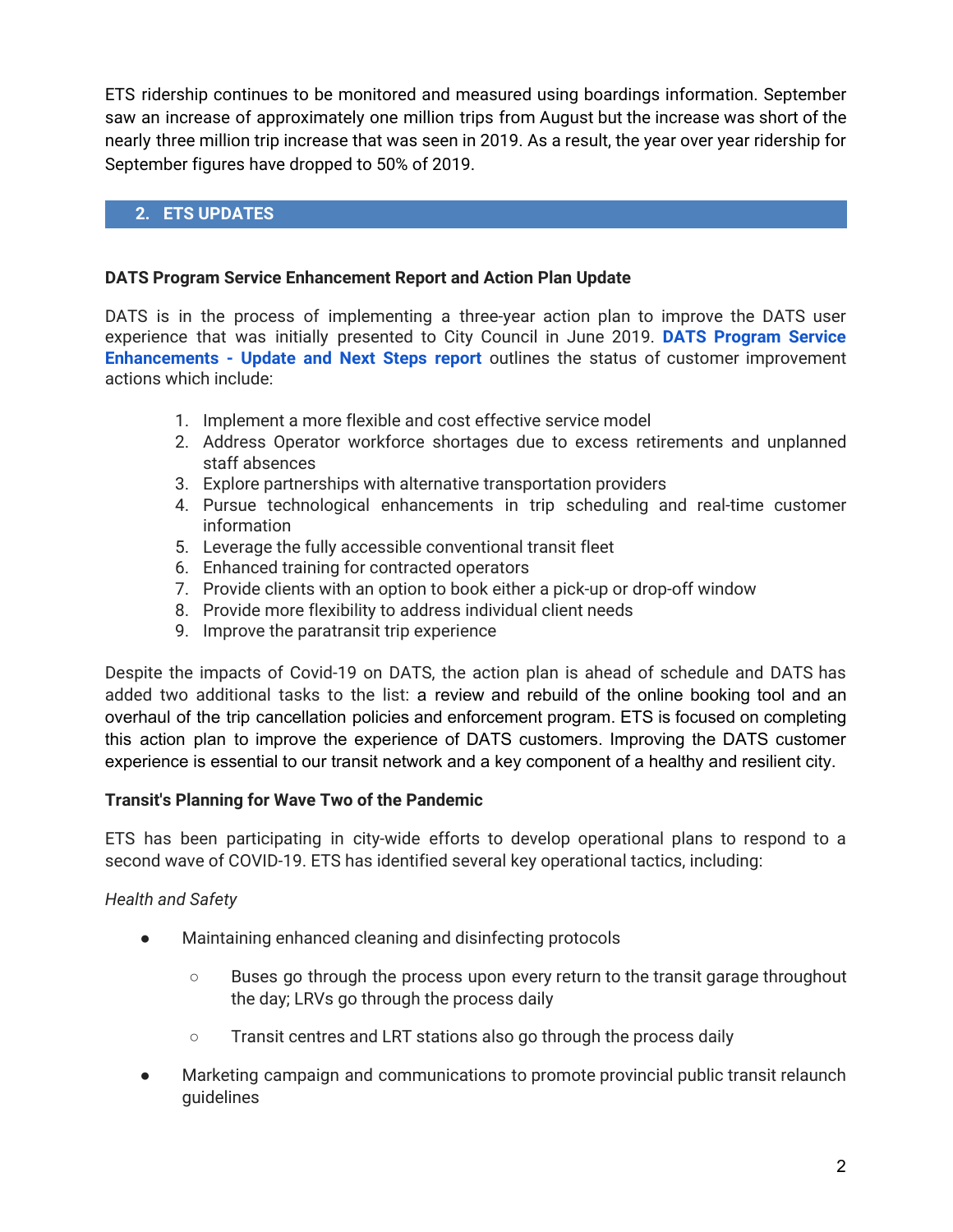- Inspectors and TPOs monitoring adherence to mask by-law, distributing masks as part of patrols
- Monitoring our boardings on a daily basis; with current service levels, we can support physical distancing among riders (ridership is hovering at half of 2019 levels.
- Maintaining September service schedules, including school routes, to enable distancing among riders.
- Same-day cleaning and disinfecting of bus shelters that are located near school outbreak locations

## *Fare Sales*

- Revised sales channels for low income transit pass sales, starting with October pass sales, reducing the need for in person contact. ETS has had great results to date and customers are buying passes online, via phone, pre-authorized debit or as a last resort, by appointment at a rec centre (see more information below).
- Contingency plans to support on-going fare sales should retail outlets temporarily close

## *Workforce*

- Contingency plans should a transit garage have a COVID-19 outbreak, to ensure seamless, uninterrupted service delivery
- Monitoring our workforce-related COVID numbers to assess and plan for anticipated workforce gaps should the numbers increase
- Benchmarking our recovery and pandemic plans with other large transit agencies in Canada through weekly calls facilitated by Canadian Urban Transit Association

Since the initial few weeks of the Covid-19 pandemic, ETS has been continuously reviewing the measures taken to build a more adaptive and resilient response to future waves.

## **Reimagining Services: Ride Transit Sales**

The low income transit pass program, Ride Transit, was launched in 2017, and is co-funded with the Government of Alberta. It is a key Game Changer Action to end poverty as part of the EndPoverty Edmonton strategy. The program is delivered through a partnership with the Leisure Access Program in Community and Recreation Facilities. Prior to Covid-19, 22,000 program participants purchased a monthly pass. Once approved as a participant in the program, purchases for each month were made in person at ten City recreation facilities and the Edmonton Service Centre (ESC). Due to Covid-19, there were temporary closures of facilities in March, including recreation centres and the ESC. Over the summer, planning began to redesign the sales process for this fare program as part of reimagining how the City delivers services. The overall objectives were to reduce Covid-19 risks associated with in-person contact and develop solutions that could carry through to the implementation of Smart Fare electronic fare payment.

ETS heard feedback from participants about limitations and frustrations of in-person sales channel, through consultations with the AISH community. Additionally, a survey conducted in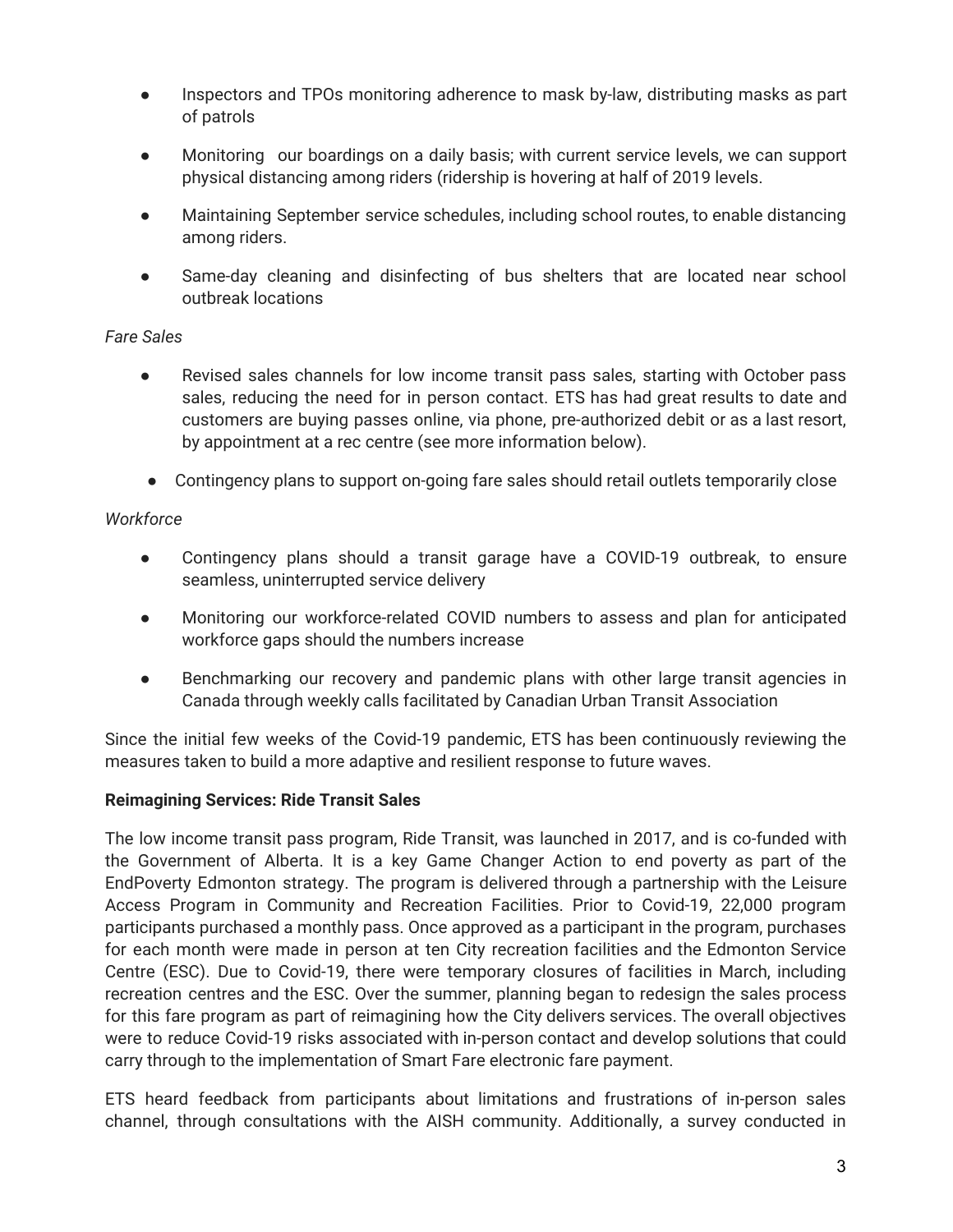August 2020 found that two-thirds of survey respondents preferred a contactless sales process where passes would be sent by mail. Of the contactless options, preferences were split between an online store, pre-authorized debit, and telephone purchasing. ETS has also set up an option for customers to pay and collect their pass by appointment at a city facility.

ETS communicated changes to the sales process to participants in August and then followed up with more detailed instructions that would take effect for the sale of October passes. Overall, sales performed better than expected and the online store channel also exceeded expectations. As of October 1st, overall sales performed at 47 per cent of 2019 levels rather than the projected 30 per cent. Each channel is being monitored closely and after three months of sales, an internal review will be completed to identify lessons learned, areas that require further improvement and to align resources accordingly.



## **Jump Frog LRT installation**

Over the Thanksgiving weekend, LRT track crews installed a special piece of track equipment to the north of Southgate Station where two sets of tracks cross. A "Jump Frog" allows trains travelling straight over this junction without switching tracks to make less noise and reduce wear on track parts. This results in a quieter service for customers, less noise for surrounding neighbourhoods, lower maintenance costs, and a much longer life cycle.

This work, which was completed ahead of schedule, was the result of three years of research and design. It makes Edmonton's LRT system only the second in Canada that uses a Jump Frog in a transit application.

## **Accessibility Information More Readily Available for Customers**

The General Transit Feed Specification (GTFS) is the industry data standard for agencies to publish information such as schedules, routes, and stops, along with real-time data feeds about vehicle position information, trip adherence, and service alerts. This data is publically available and is used for many third party applications - most notably Google Maps, Apple Maps, and Transit App.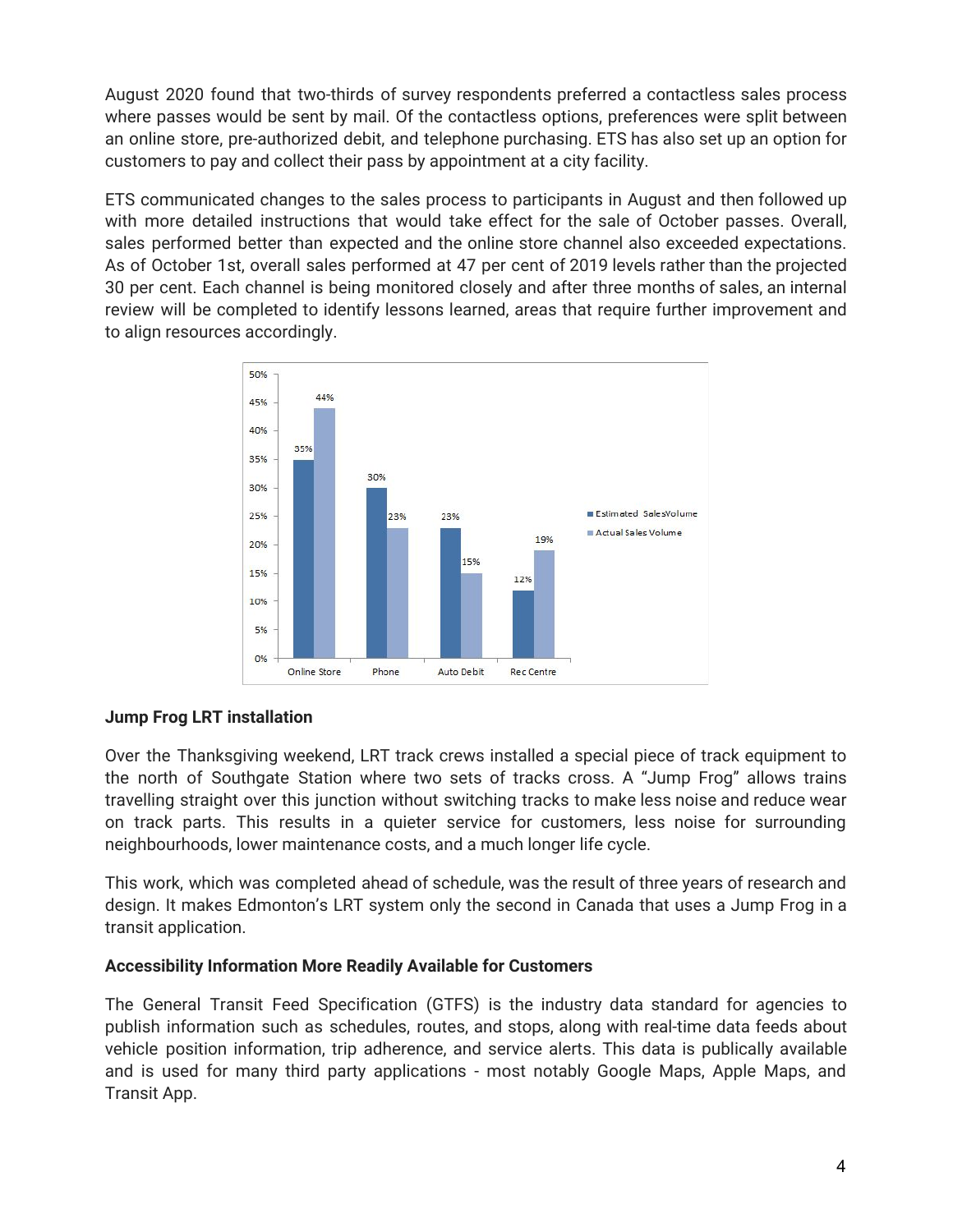Google and the Transit App have created an extension for the GTFS to include additional information such as entrances, exits, escalators, stairways, and the general pathways that connect them. This will allow transit users to receive better instructions for navigating LRT stations including those who may have limited mobility. In the step-by-step directions, users will be able to select 'wheelchair' so that they can receive instructions about how to better navigate their route.

## **Stadium LRT Station and Track Renewal Project Update**

40 year old Stadium LRT Station is in the process of being renewed and retrofitted since it has reached the end of its lifespan. The retrofit includes the addition of a side load platform and two at-grade crossings on both the north and south ends of the station. This work will include removal of the underground concourse and provide barrier-free access to the platform. The project is expected to be complete by the fall of 2021.

There have been construction delays requiring trains to use a single track at that station. This process has had a ripple effect on the system's maximum frequency. Currently, the Capital Line is operating on a 15 minute headway with the expectation of returning to pre-Covid-19 service levels and frequency in December.

## **Improving LRT Track Worker Safety with New Technology**

The LRT team is in the process of installing and testing a new safety system to protect maintenance staff working on LRT tracks. This system includes a device in the cab of each LRV that will notify LRT Operators of upcoming crews. Crews working on the line will also be equipped with an arm band that notifies them of an upcoming train with sufficient warning time to move to a safe location. This new technology that communicates directly between the train and track level crews is expected to dramatically improve upon existing safety processes.

# **Transit Safety and Security Update**

ETS will be presenting two safety and security-related Council reports to the Community and Public Services Committee on November 13. The first is related to women's transportation safety, following up on a Council/Councillor motion; the second report is the annual safety and security performance update, following up on the safety investments Council made in 2018 related to workforce, technology, and equipment.

Key highlights from the reports include launching a text-to-report option for transit users, providing a discreet way for users to report concerns to the ETS Control Centre. Other highlights relate to continued reduction in mischief-related occurrences at transit centres and LRT stations, as well as a reduction in criminal occurrences. Overall, there has been a significant increase in the volume of calls to report concerns, providing ETS with opportunities to intervene early and address concerns before they escalate. Another update relates to completing the installation of Operator shields on all of the buses, which serves as a critical component of Personal Protective Equipment (PPE) for Operators during the pandemic.

# **U-Pass Update**

With the continued online delivery of most post-secondary classes in the winter semester, ETS, regional transit and post-secondary partners have agreed to not offer the U-Pass in the fall term.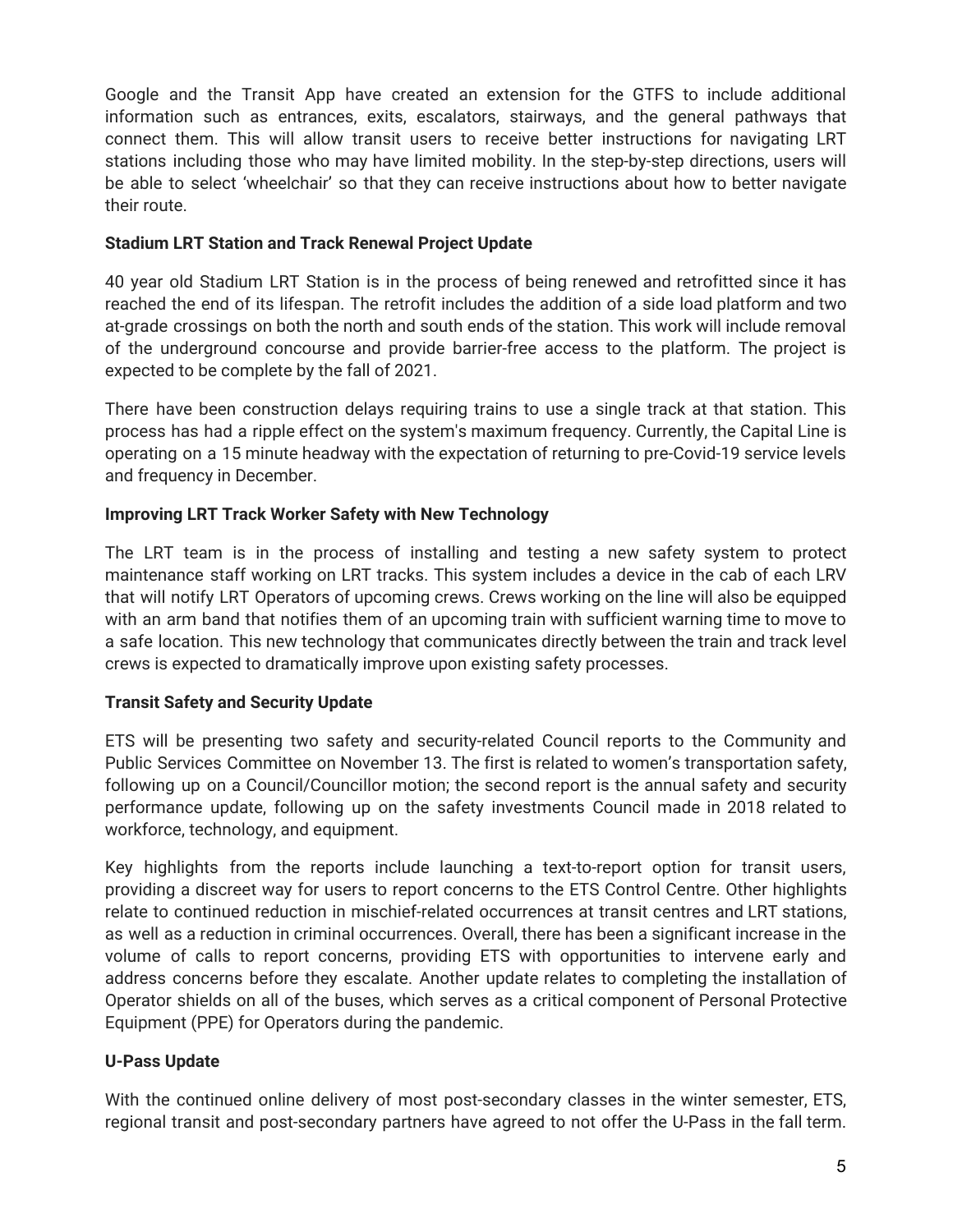ETS will be taking a Council report forward in November to request extension of the temporary fare options provided for the fall term, including eliminating the age limit for Youth fare products so affected students can access discounted fares, as well as temporarily allowing affected students to apply to the Ride Transit program if they meet income eligibility requirements. In the first month of the fall term, approximately 800 students had applied for the Ride Transit program.

ETS is currently negotiating the 2021-2024 U-Pass agreement with post-secondary institutions, which will require adoption through a student referendum in spring 2021.

## **Installation of New Bus Stop Signs for the Bus Network Redesign**

In mid-October, crews began installing or updating the more than 7,000 permanent bus stop signs as part of the Bus Network Redesign. It will take several months to change over all signs, and all current bus routes remain the same until new routes begin on April 25, 2021. The new signs feature the new route numbering system which will include the final destination and ways to get real-time schedule updates for the next bus. The user-friendly signs incorporate universal accessibility standards so they can be seen by a wide range of people.

Coloured temporary wraps on the bus stop signs indicate how the routes will change and if a particular stop will open, close or be replaced by On Demand Transit service:



- Existing stops being used in the new network will have red and white wrap showing new and current route numbers.
- New bus stops will have a bright yellow wrap to tell when this bus stop will open.
- Closing bus stops will have a red wrap applied to the top of the sign to let customers know when it's closing.
- Closing bus stops in areas that will receive On Demand Transit service will have a red and blue wrap that lets customers know when it will be closing and that On Demand service will be coming, although not necessarily to that particular bus stop.

The new bus network will give Edmontonians access to a more direct, more frequent and better connected bus service. It is part of Edmonton Transit's ongoing efforts to modernize public transit.